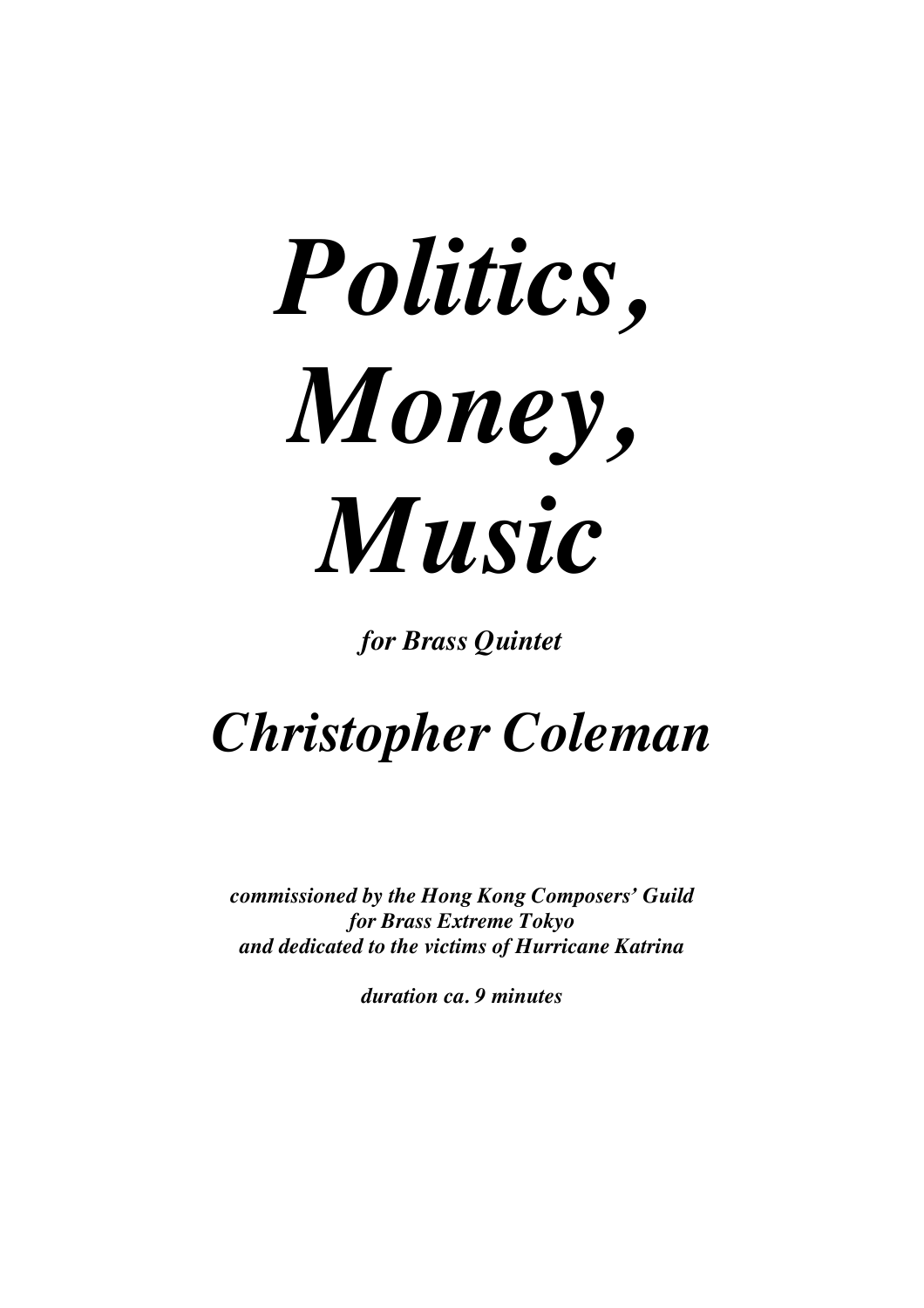It has often been my habit to composer works in pairs, putting similar materials and techniques to contrasting gestures. Having just completed a large work for symphonic band that in spite of its title, *A Jazz Funeral*, is an optimistic celebration of life, I turned to this commission for Extreme Brass Tokyo from the Hong Kong Composers' Guild. Inspired by the group's name, I took the jazzy rhythms and inflections from the previous work and put them to darker and quite a bit more virtuostic use. Frustrated and angered by what I perceive as broken promises, outright lies, and other evil machinations by my government in the US, the government here in Hong Kong and China where I now reside, and even within my profession and university; I gave vent to my feelings in this, my darkest and most sardonic work yet. *Politics, Money, Music* develops a twisting chromatic figure throughout its nineminute length, obsessively reordering the pitches repeatedly in static melodic statements that suddenly burst into movement, only to be cut short by stabbing syncopations. The central section expands the compressed chromatic idea into a sarcastic blues, which in turn works its way to a quieter but still unsettled conclusion. Shortly after the piece was completed, Hurricane Katrina devastated the southern United States; and in sympathy with those who have suffered from its passage the subsequent governmental ineptitude, I have dedicated this piece to its victims.

*Politics, Money, Music* was premiered October 3, 2005, by Brass Extreme Tokyo in Tokyo, Japan. --*Christopher Coleman*

#### **Bio:**

Christopher Coleman (b. 1958, Atlanta, GA) composer, conductor, trombonist, is currently Composition Coordinator of the Hong Kong Baptist University Department of Music and Fine Arts. He has also taught at the University of Chicago, DePaul University, Columbia College, and in the Interlochen Center for the Arts summer program. He earned his Ph. D. from the University of Chicago where he studied composition with Ralph Shapey and Shulamit Ran. While at the University of Pennsylvania, where he earned the M.A. in composition, he studied with George Crumb, George Rochberg, and Richard Wernick.

While most of Coleman's works are scored for traditional forces, recent efforts at Hong Kong Baptist University have resulted in two large scale multimedia/improvisation pieces: *September Variations* and *Prophecies for a New Millennium*. He has received commissions from the Hong Kong Wind Philharmonia, the Hong Kong Bach Choir and Orchestra, the Hong Kong Composers' Guild, the DuPage Symphony Orchestra, the Chicago-area chapter of the American String Teachers' Association, and the University of Georgia Trombone Choir, among others. He received first place in the Percussive Arts Society Percussion Ensemble Composition Contest and the ASUC/SESAC Composition Contest. His music is published by Maecenas Music, Theodore Presser, Ensemble Publications, C. Alan Publications and Crown Music Press. A trans-media artist, Coleman also works in the visual arts and leads Hong Kong's only regularly performing comedy improv troupe, People's Liberation Improv.

Contact info: Dr. Christopher Coleman Tower 1, 4A; 22 Sui Wo Road Fo Tan, NT; HONG KONG coleman@hkbu.edu.hk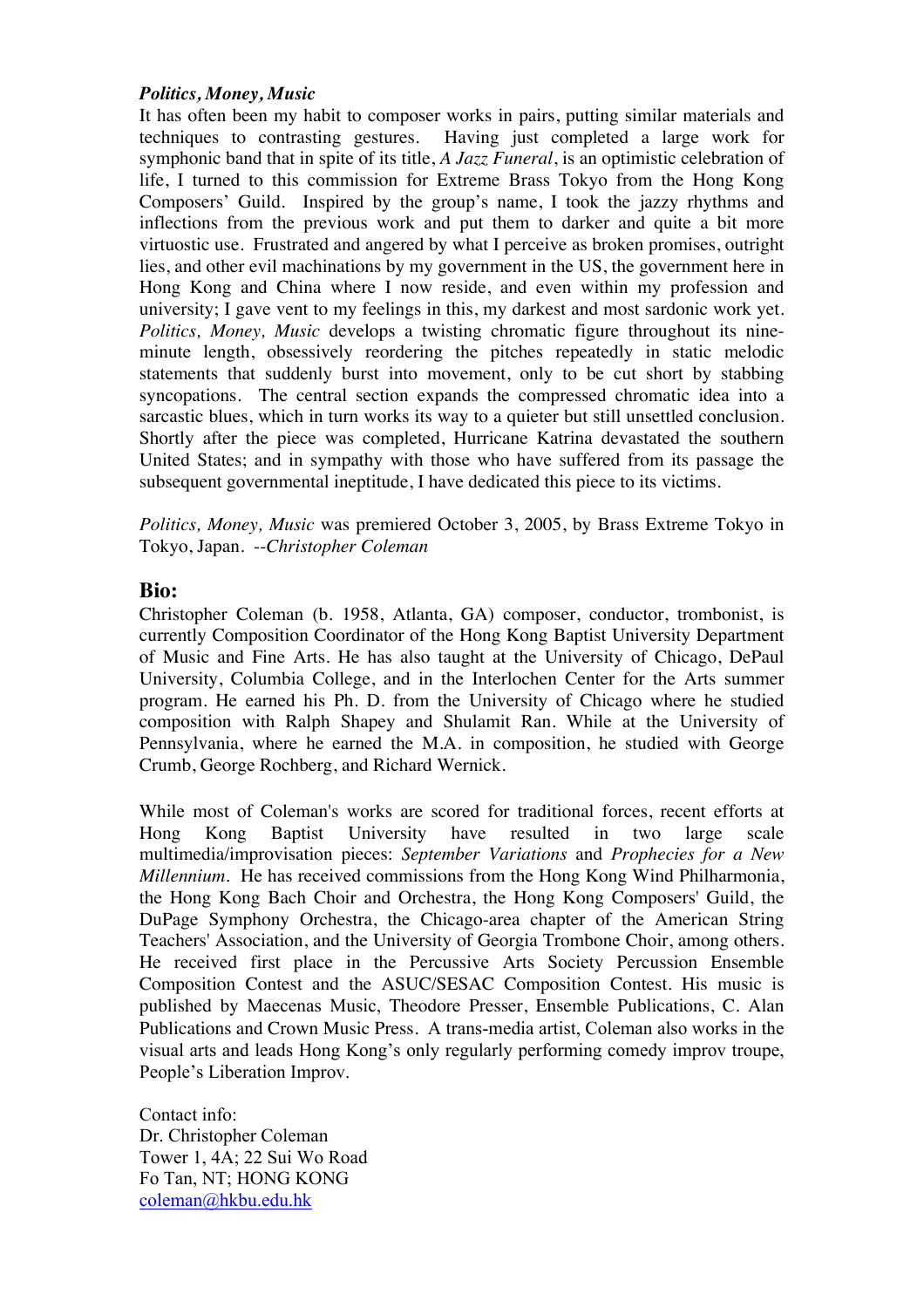### Politics, Money, Music **Christopher Coleman**

**commissioned by the Hong Kong Composers Guild for Brass Extreme Tokyo and dedicated to the victims of Hurricane Katrina**





**Score in C duration ca. 9 minutes**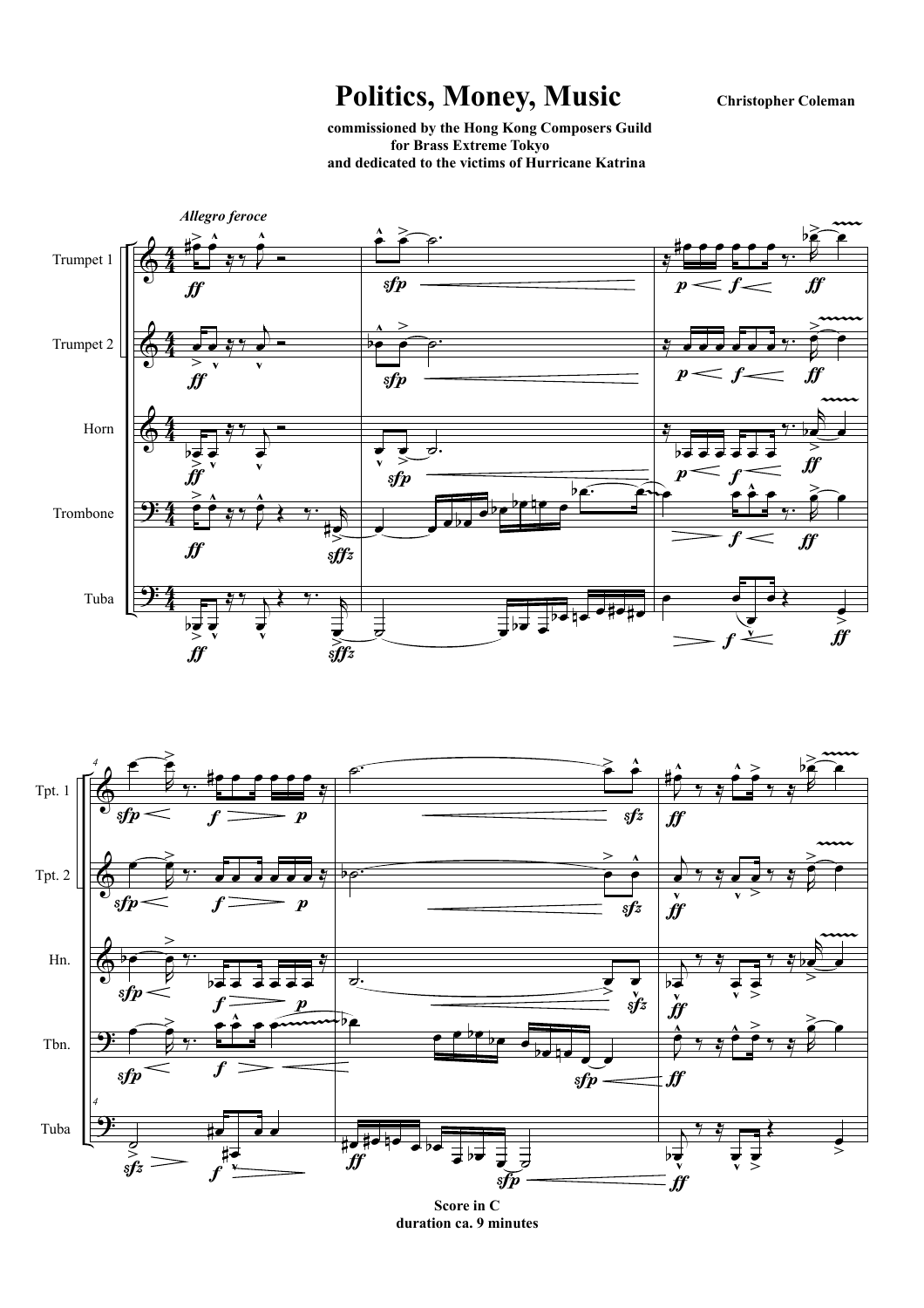

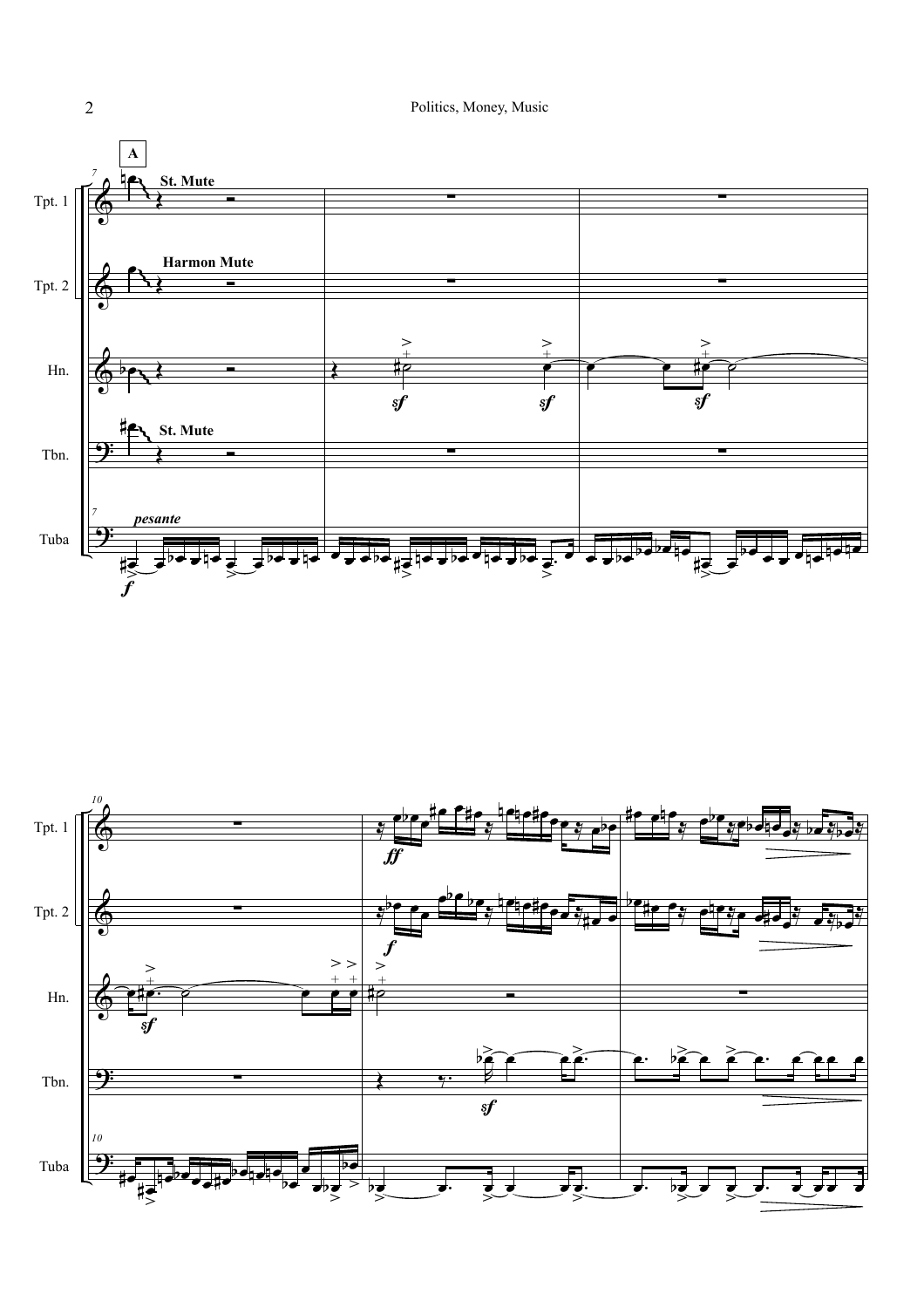

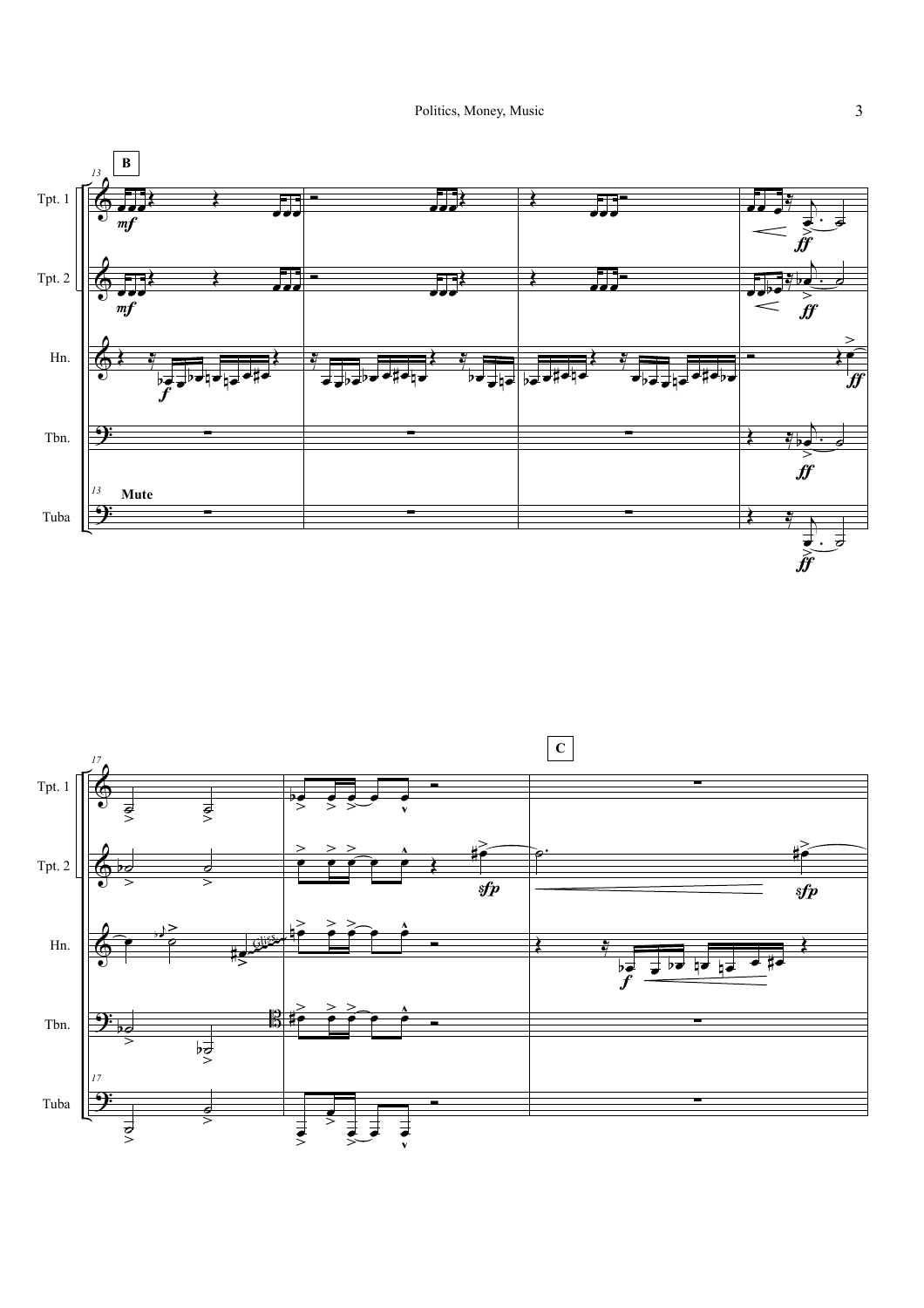



 $\overline{4}$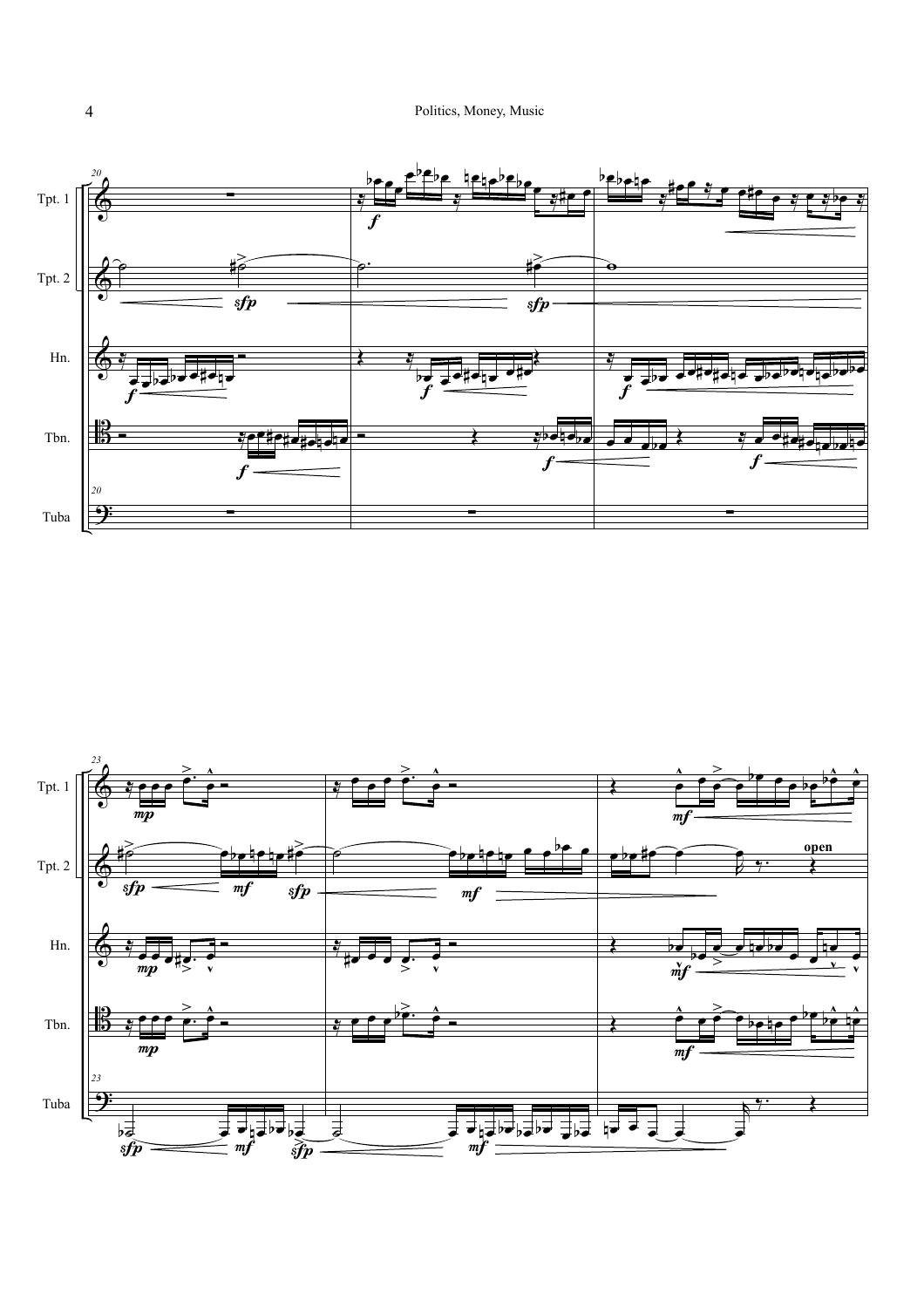

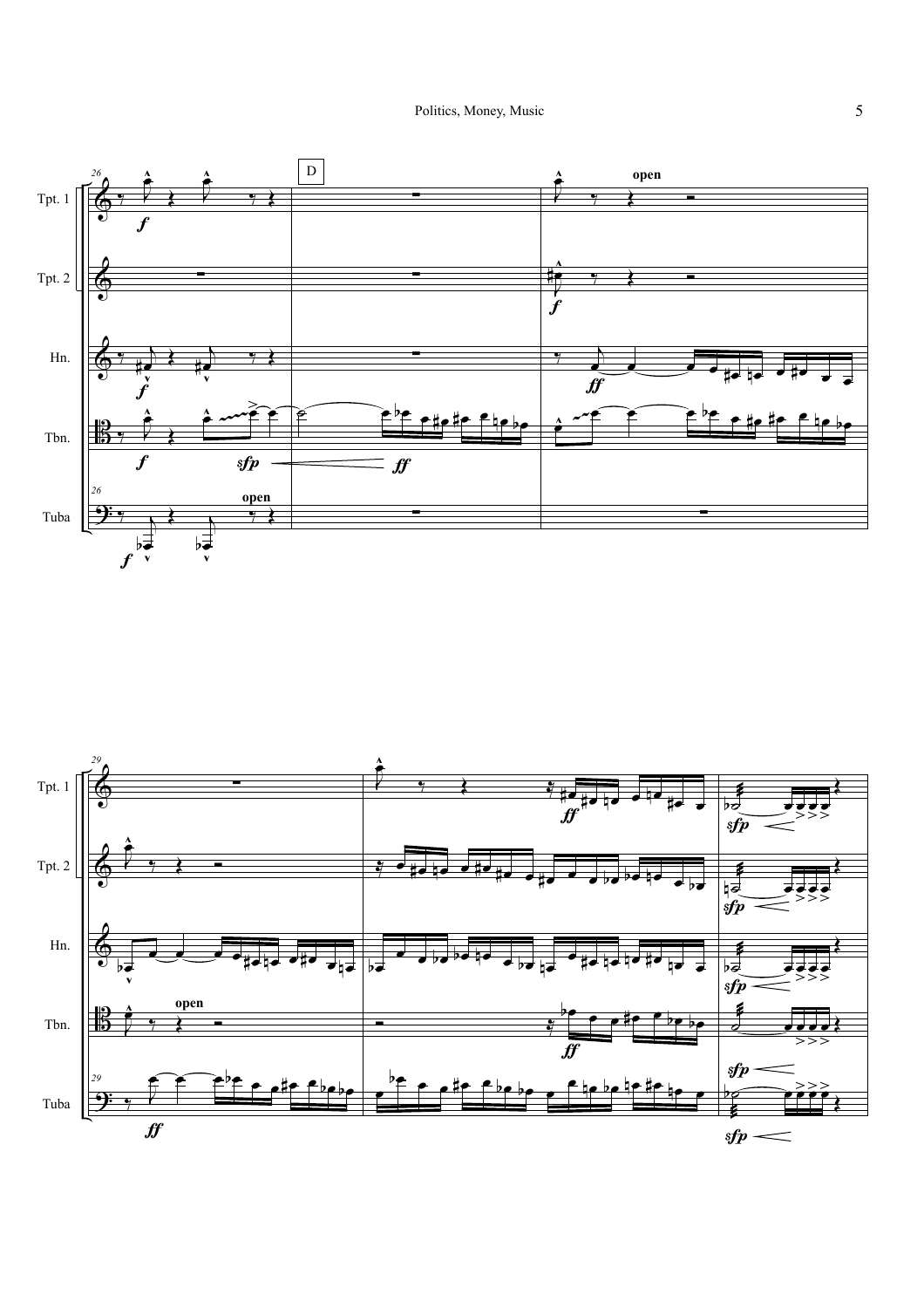



 $\overline{6}$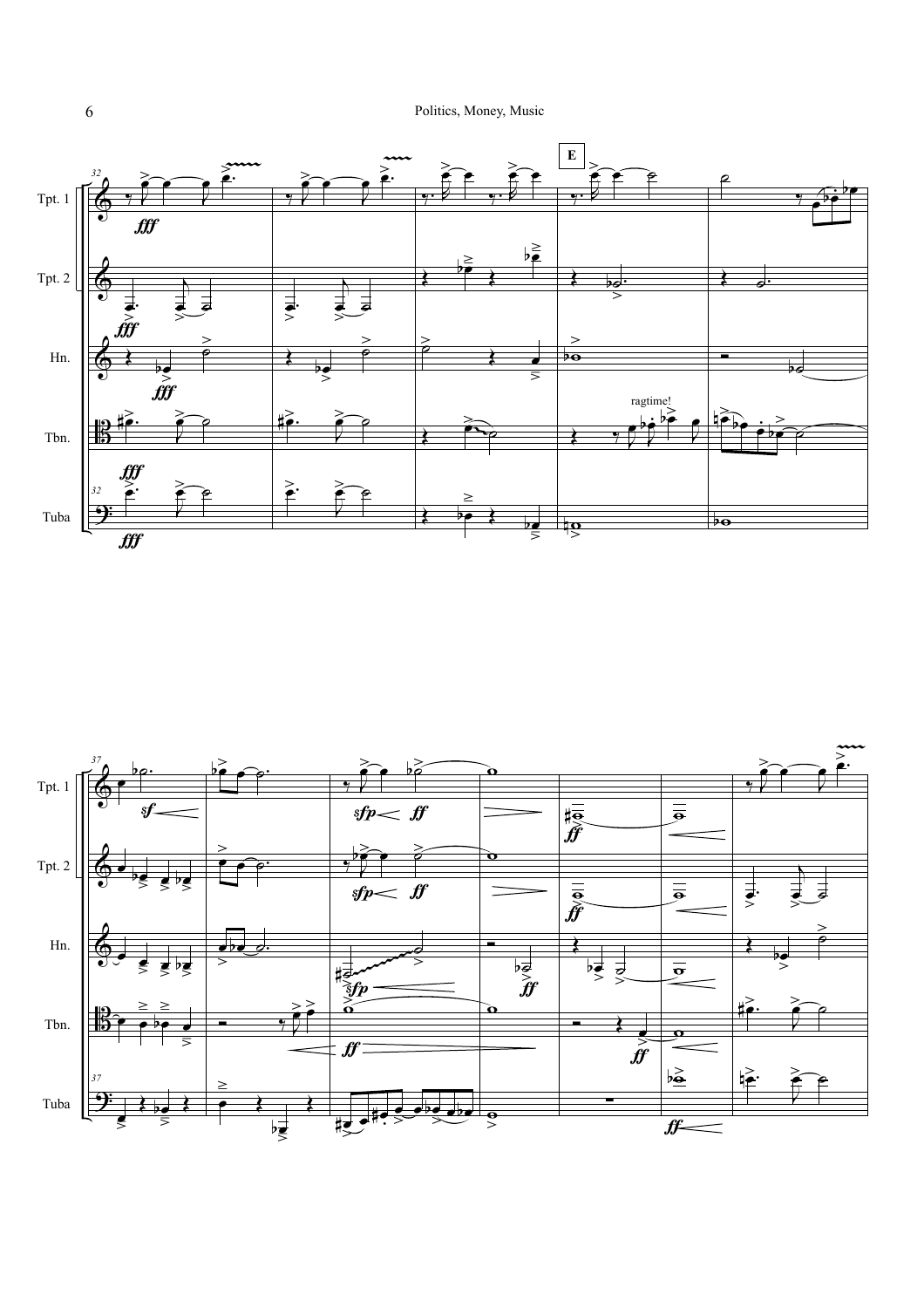

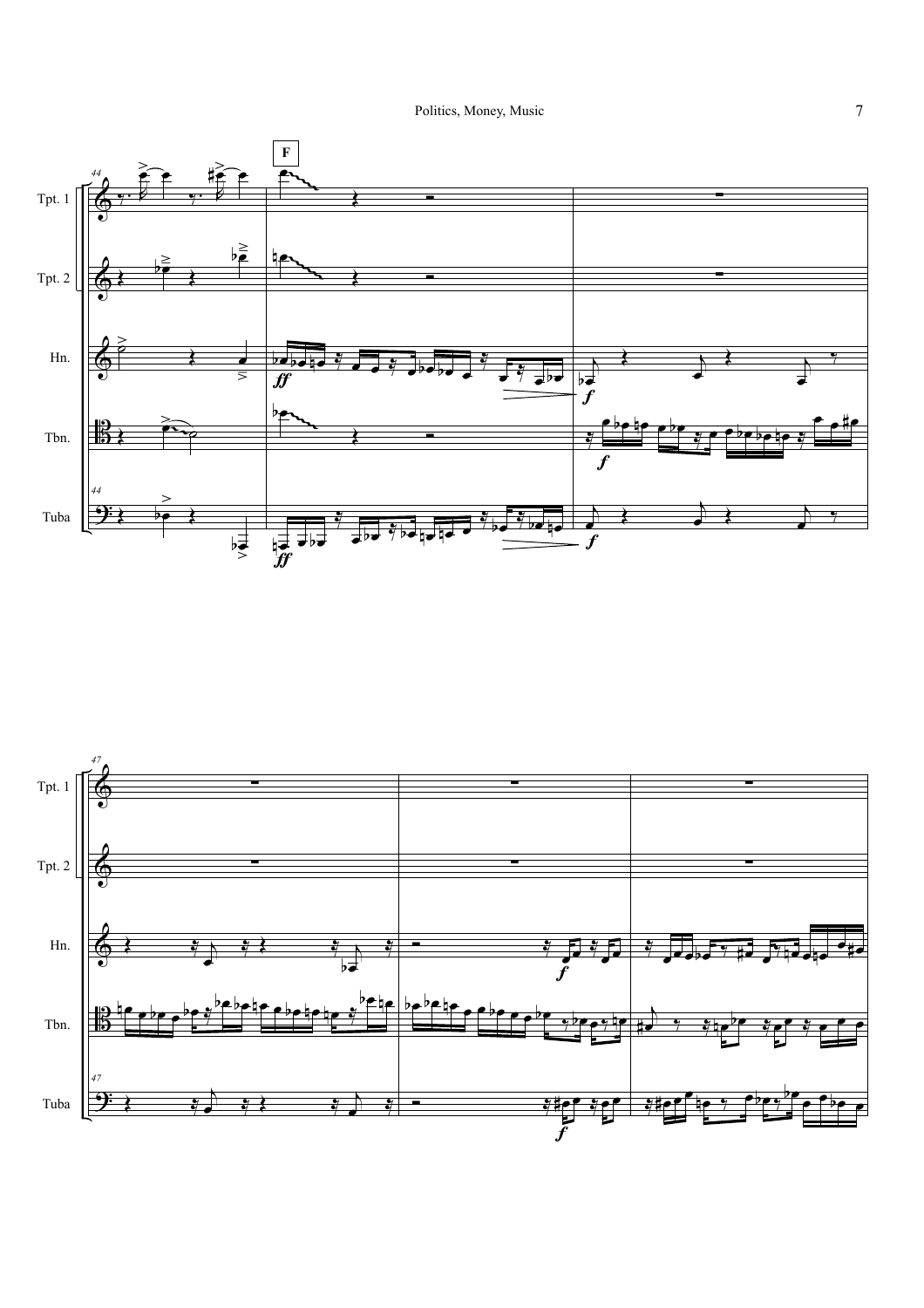

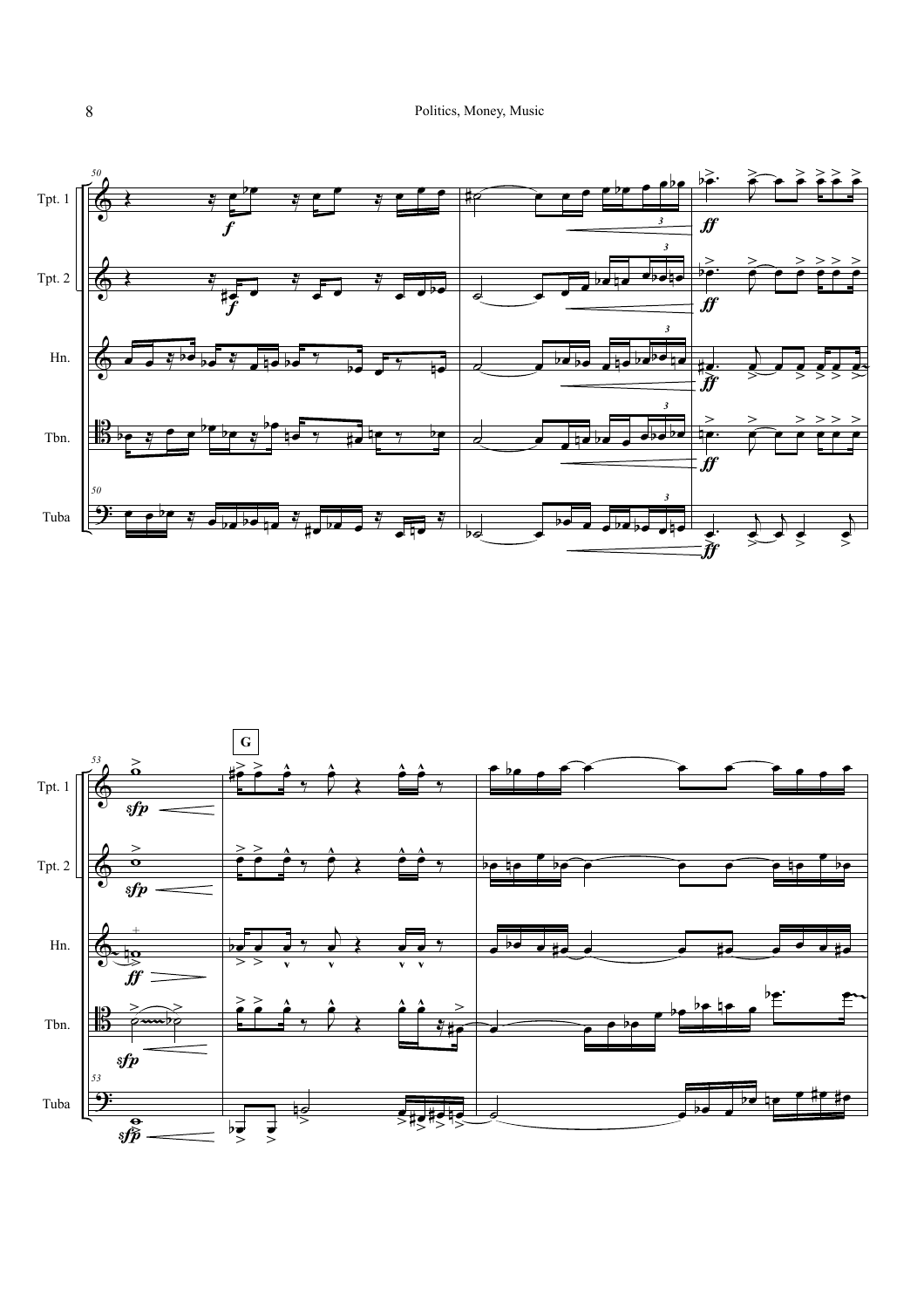

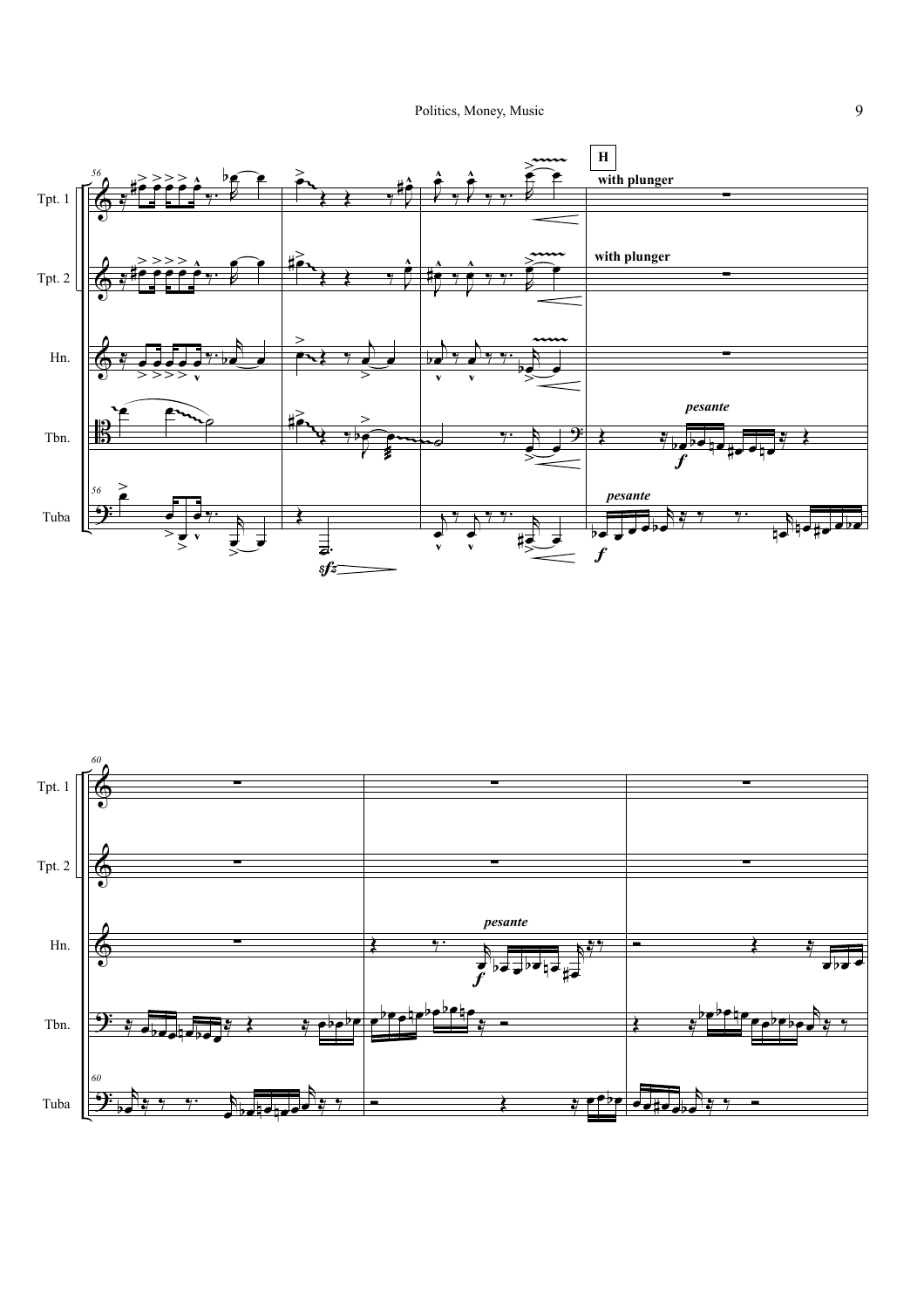

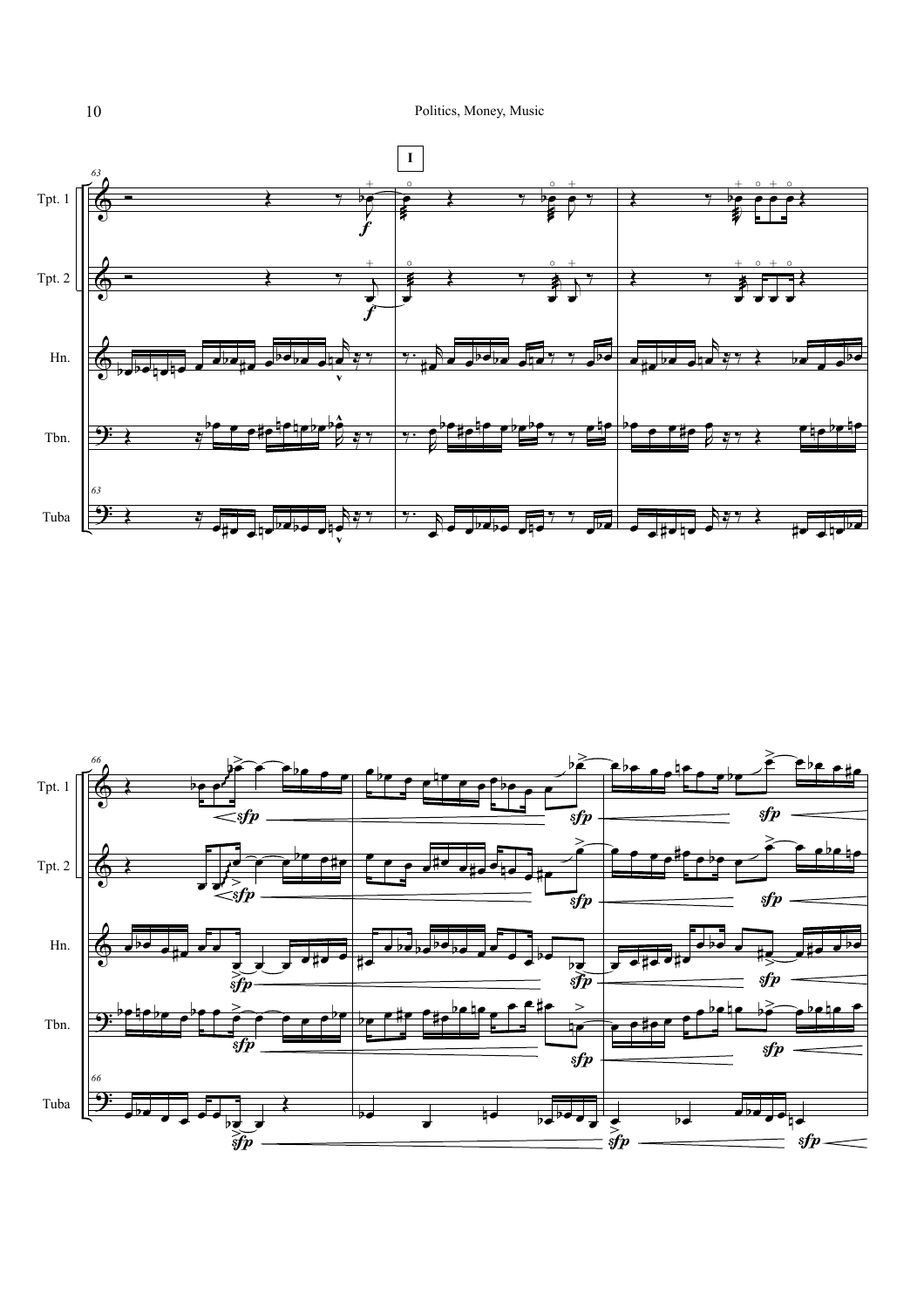

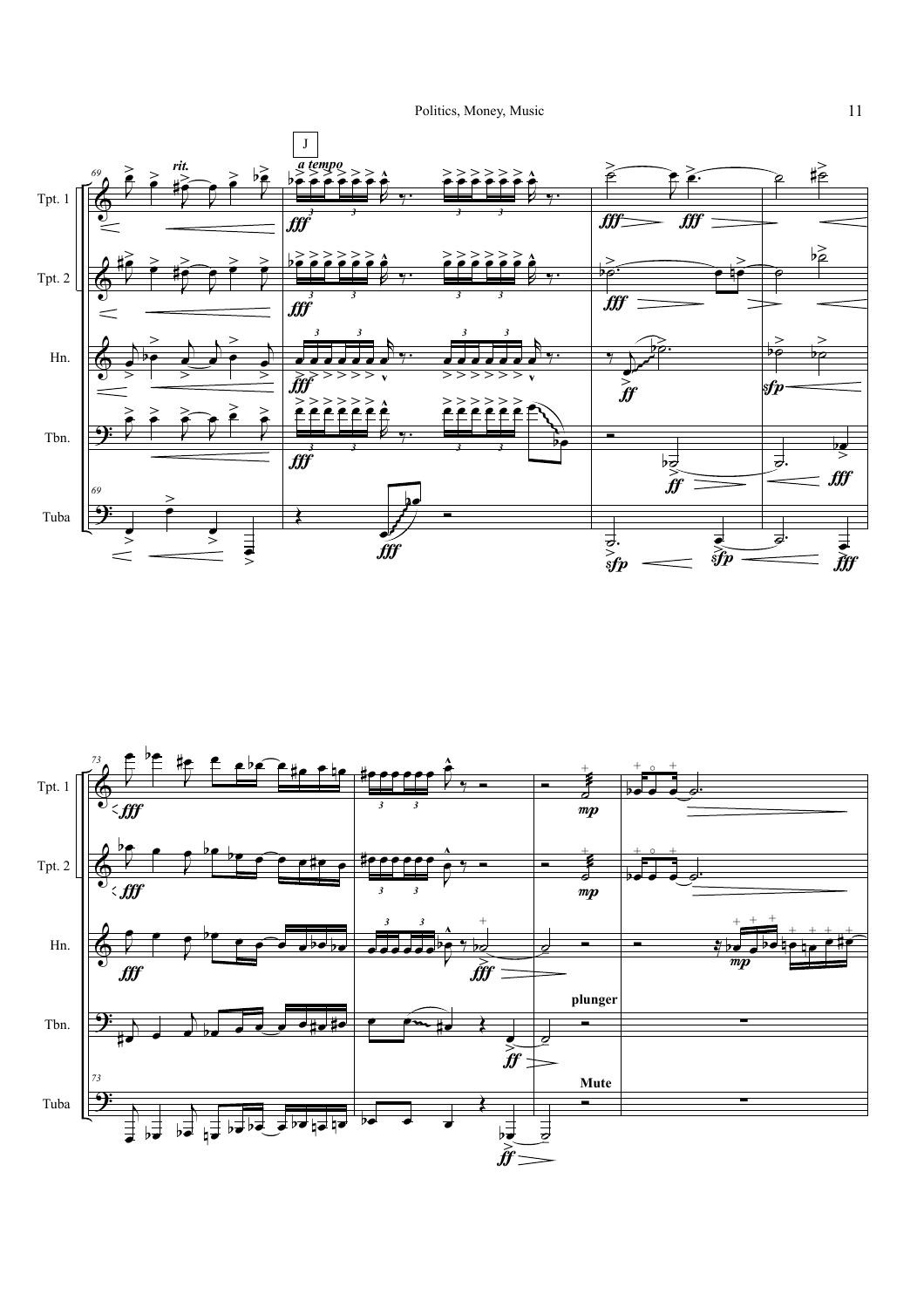

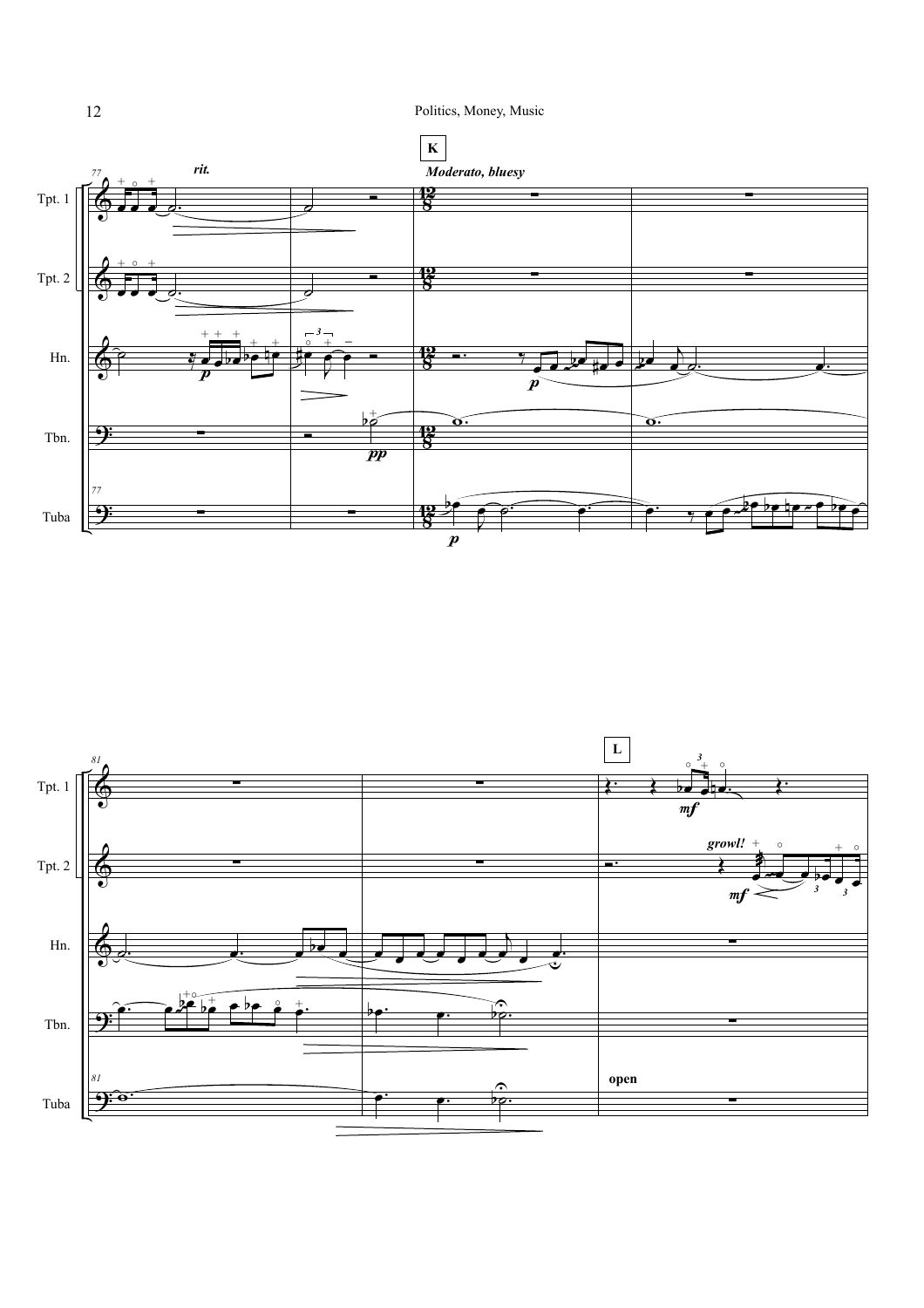

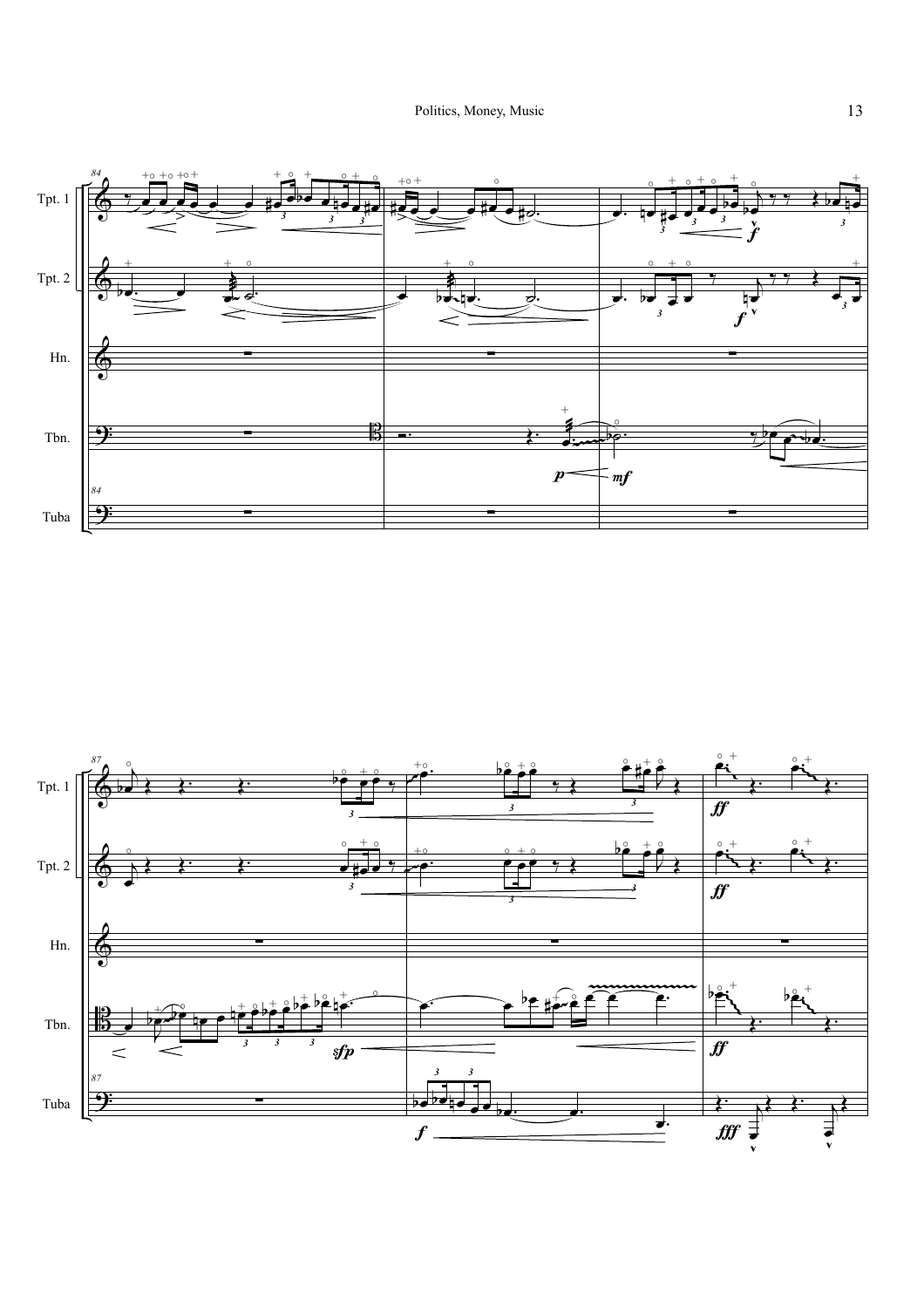

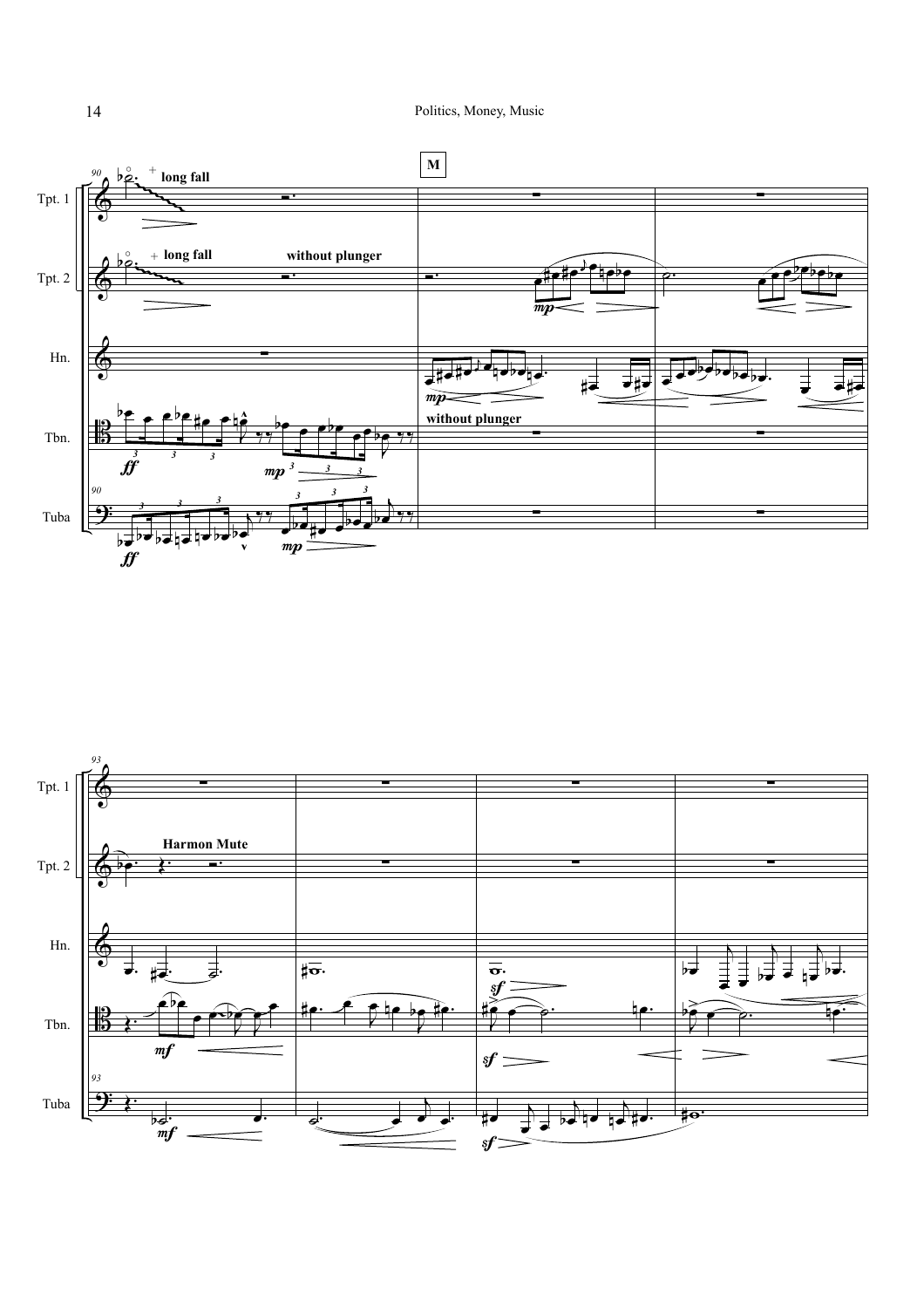

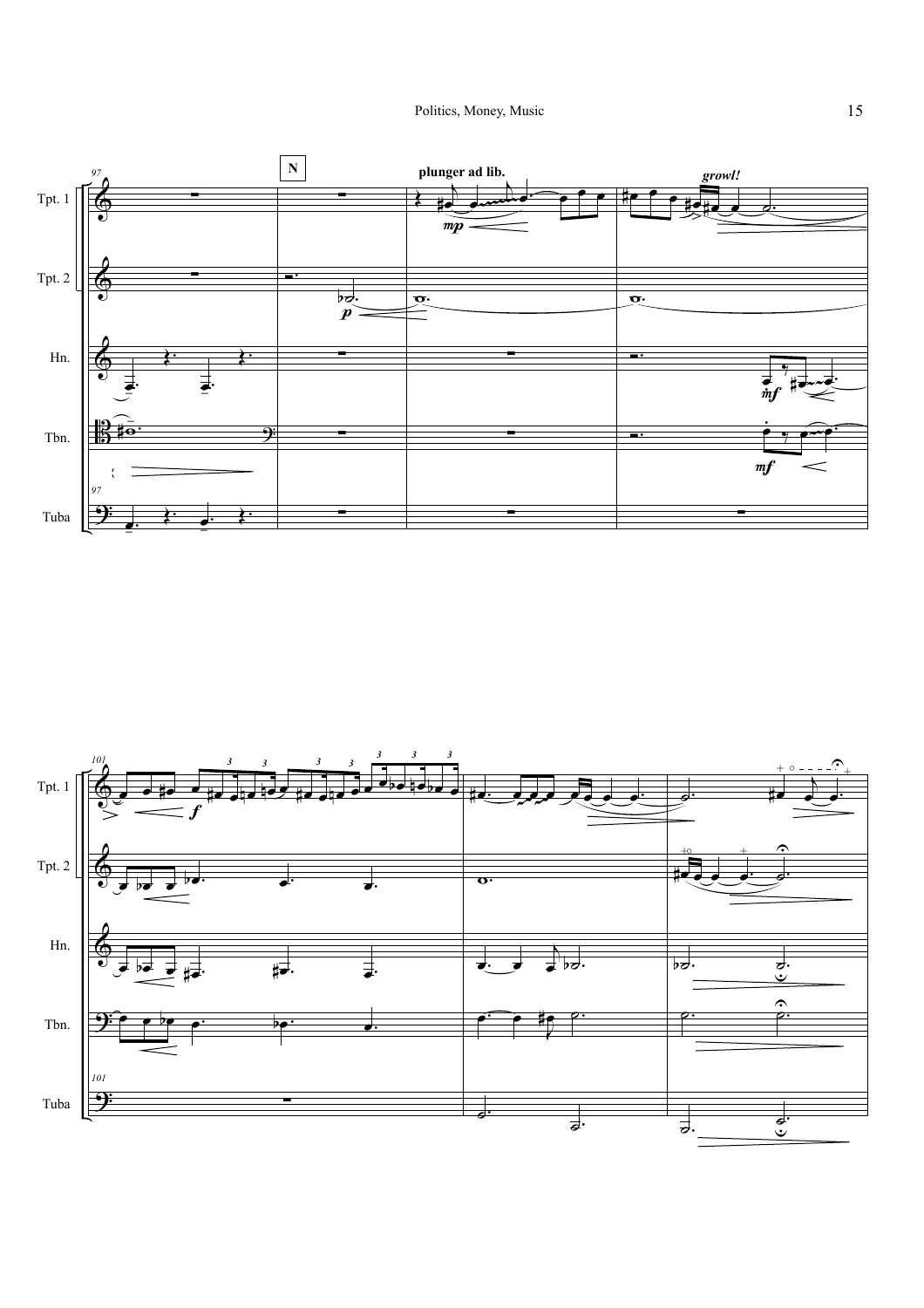

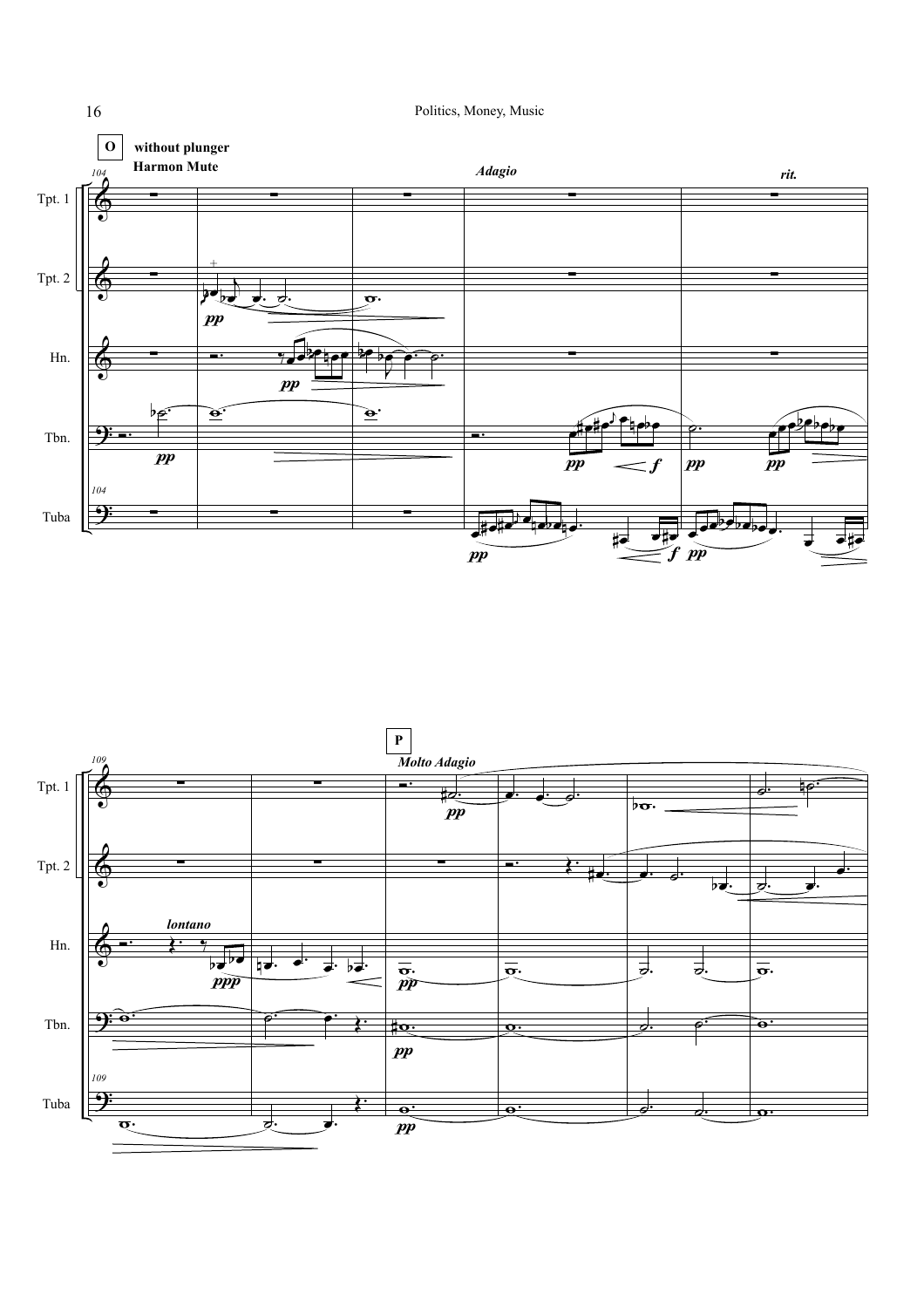